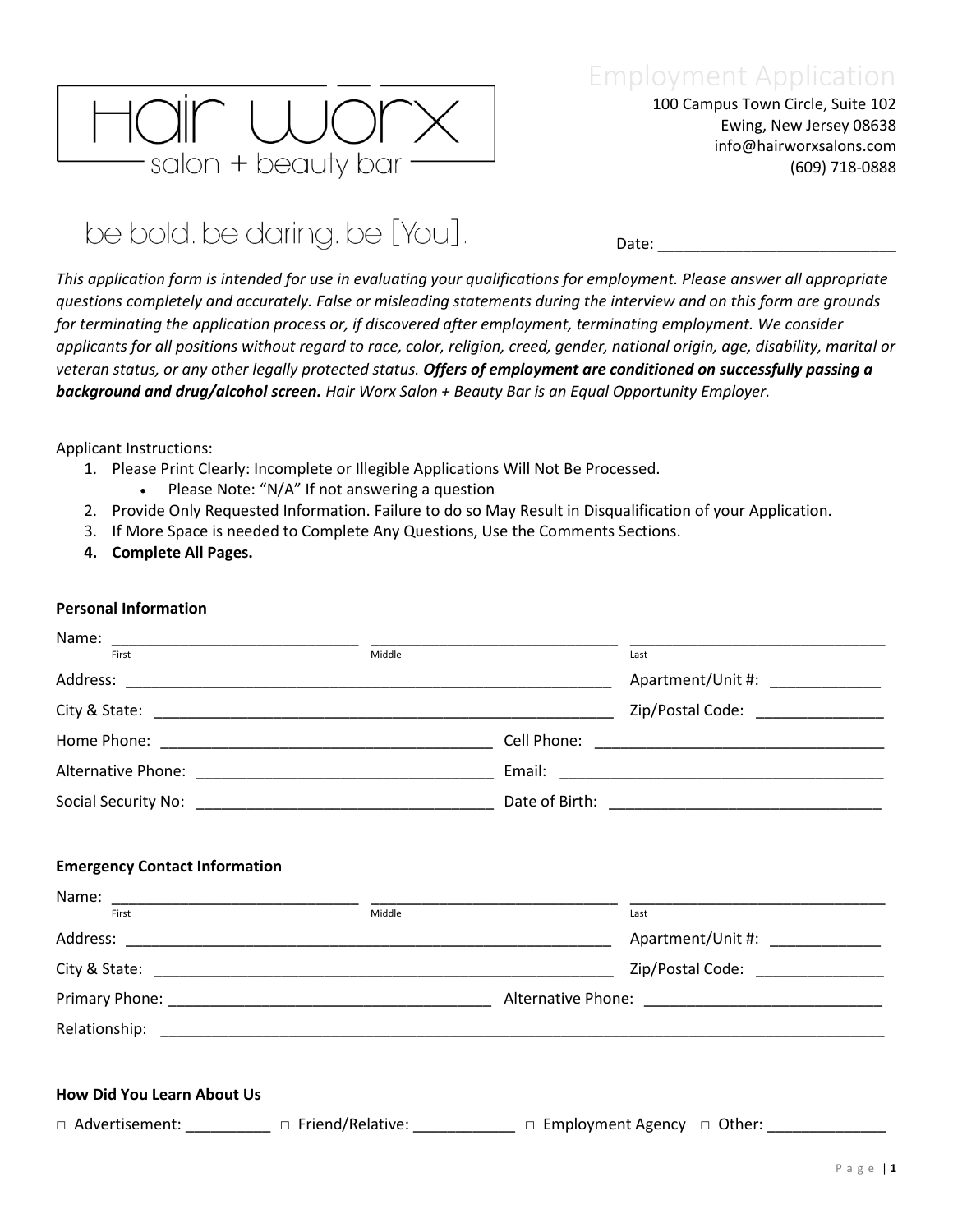#### **Position & Experience Information**

| Have you every applied for employment with Hair Worx Salon + Beauty Bar $\Box$ Yes $\Box$ No Dates:<br>before?                |  |  |  |
|-------------------------------------------------------------------------------------------------------------------------------|--|--|--|
|                                                                                                                               |  |  |  |
| Work Availability: $\Box$ Full Time $\Box$ Part Time $\Box$ Weekends $\Box$ Temporary $\Box$ Seasonal                         |  |  |  |
| Years of Industry Experience: $\Box$ 0-2 $\Box$ 3-6 $\Box$ 7-10 $\Box$ 11-14 $\Box$ 15+ Current Salary:                       |  |  |  |
|                                                                                                                               |  |  |  |
| Describe any special skills you have, which might be related to the position you are applying for:                            |  |  |  |
|                                                                                                                               |  |  |  |
|                                                                                                                               |  |  |  |
|                                                                                                                               |  |  |  |
| <b>Work Authorization &amp; Driving History</b>                                                                               |  |  |  |
| If hired, can you provide proof that you are at least 18 years of age or Older? $\Box$ Yes $\Box$ No                          |  |  |  |
| If hired, can you provide proof that you are a U.S. citizen or Non-Citizen eligible to work in the U.S.? $\Box$ Yes $\Box$ No |  |  |  |
| Do You Have a Valid Drivers License? □ Yes □ No                                                                               |  |  |  |
|                                                                                                                               |  |  |  |
| Have you had any motor vehicle accidents in the past 5 years? $\Box$ Yes $\Box$ No                                            |  |  |  |
| Have you had any moving violations (other than seatbelt) in the past 5 years? $\Box$ Yes $\Box$ No                            |  |  |  |
| Have you had your license suspended or revoked in the past 5 years? $\Box$ Yes $\Box$ No                                      |  |  |  |
| Have you ever been convicted of a DUI? $\Box$ Yes $\Box$ No                                                                   |  |  |  |

#### **Education, & Training**

| <b>Type of School</b> | Name of School & Complete Mailing Address | <b>Years Completed</b> | <b>Degree or Cert. Obtained</b> |
|-----------------------|-------------------------------------------|------------------------|---------------------------------|
| High School           |                                           |                        |                                 |
| College               |                                           |                        |                                 |
| Trade/Business        |                                           |                        |                                 |
| Professional          |                                           |                        |                                 |
| Other                 |                                           |                        |                                 |

#### **Employment History**

*Please Note: Your application will not be considered unless every question in this section is answered. Since we will make every effort to contact previous employers, the correct telephone numbers of past employers are critical. Starting with the most recent employer, list full and part-time jobs, summer or volunteer work. Include any job-related military assignments and volunteer activities. You may exclude organizations which would reveal race, color, religion, gender, national origin, disabilities, or other protected status.*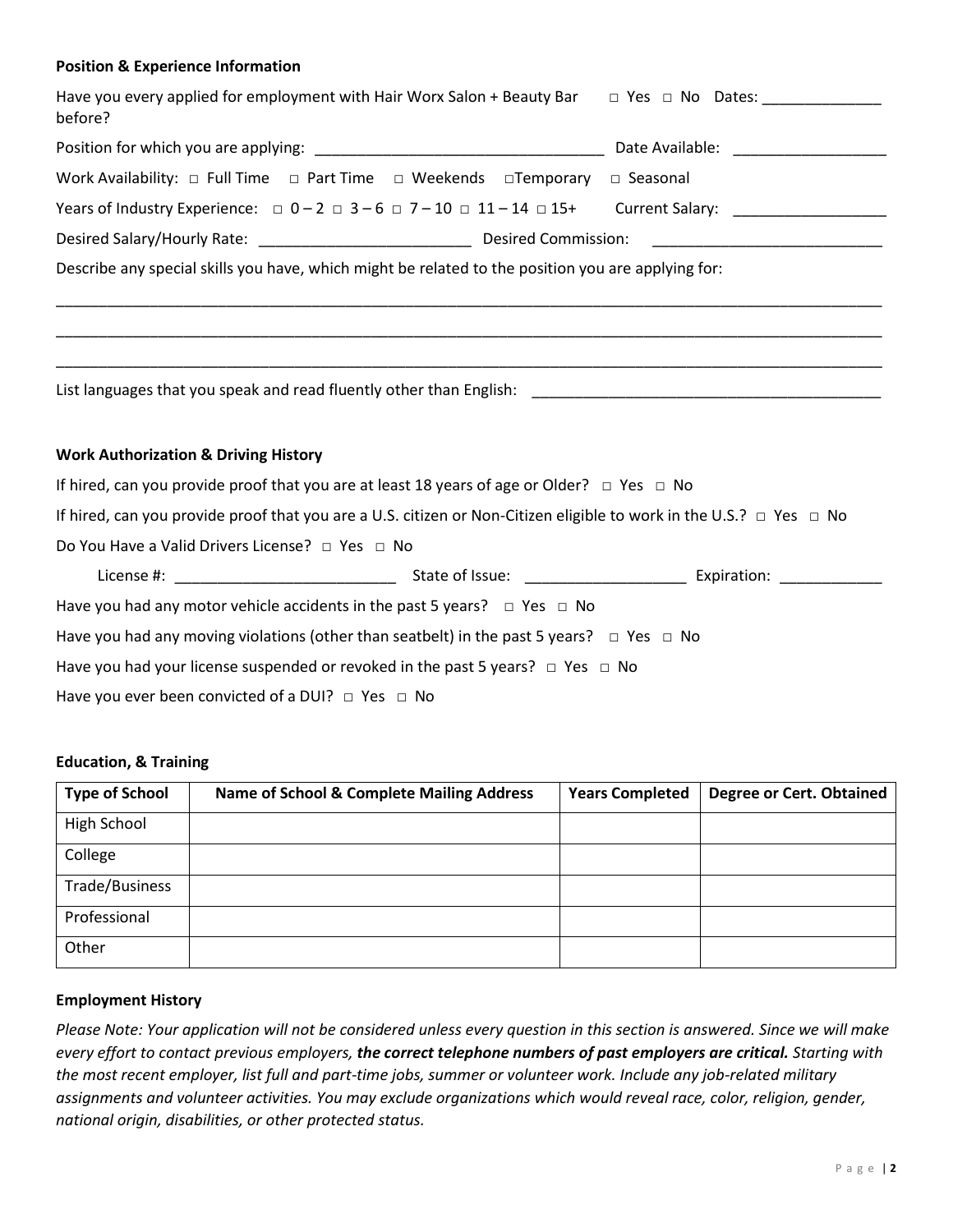| Salary/Hourly/Commission:<br>Are Your Currently Working for This Employer? □ Yes □ No<br>May We Contact? $\Box$ Yes $\Box$ No<br>Phone: National Phone State State State State State State State State State State State State State State State State State State State State State State State State State State State State State State State State State St<br>Salary/Hourly/Commission:<br>Starting: ___________________ Ending: _________________<br>Are Your Currently Working for This Employer? □ Yes □ No<br>May We Contact? $\Box$ Yes $\Box$ No<br>Phone : ________________________<br>Salary/Hourly/Commission:<br>Starting: ___________________ Ending: __________________<br>Are Your Currently Working for This Employer? □ Yes □ No |                      |  |  |                                      |  |  |
|------------------------------------------------------------------------------------------------------------------------------------------------------------------------------------------------------------------------------------------------------------------------------------------------------------------------------------------------------------------------------------------------------------------------------------------------------------------------------------------------------------------------------------------------------------------------------------------------------------------------------------------------------------------------------------------------------------------------------------------------------|----------------------|--|--|--------------------------------------|--|--|
|                                                                                                                                                                                                                                                                                                                                                                                                                                                                                                                                                                                                                                                                                                                                                      |                      |  |  |                                      |  |  |
|                                                                                                                                                                                                                                                                                                                                                                                                                                                                                                                                                                                                                                                                                                                                                      |                      |  |  |                                      |  |  |
|                                                                                                                                                                                                                                                                                                                                                                                                                                                                                                                                                                                                                                                                                                                                                      | Dates of Employment: |  |  |                                      |  |  |
|                                                                                                                                                                                                                                                                                                                                                                                                                                                                                                                                                                                                                                                                                                                                                      |                      |  |  |                                      |  |  |
|                                                                                                                                                                                                                                                                                                                                                                                                                                                                                                                                                                                                                                                                                                                                                      |                      |  |  |                                      |  |  |
|                                                                                                                                                                                                                                                                                                                                                                                                                                                                                                                                                                                                                                                                                                                                                      |                      |  |  |                                      |  |  |
|                                                                                                                                                                                                                                                                                                                                                                                                                                                                                                                                                                                                                                                                                                                                                      |                      |  |  |                                      |  |  |
|                                                                                                                                                                                                                                                                                                                                                                                                                                                                                                                                                                                                                                                                                                                                                      |                      |  |  |                                      |  |  |
|                                                                                                                                                                                                                                                                                                                                                                                                                                                                                                                                                                                                                                                                                                                                                      |                      |  |  |                                      |  |  |
|                                                                                                                                                                                                                                                                                                                                                                                                                                                                                                                                                                                                                                                                                                                                                      |                      |  |  |                                      |  |  |
|                                                                                                                                                                                                                                                                                                                                                                                                                                                                                                                                                                                                                                                                                                                                                      |                      |  |  |                                      |  |  |
|                                                                                                                                                                                                                                                                                                                                                                                                                                                                                                                                                                                                                                                                                                                                                      | Dates of Employment: |  |  |                                      |  |  |
|                                                                                                                                                                                                                                                                                                                                                                                                                                                                                                                                                                                                                                                                                                                                                      |                      |  |  |                                      |  |  |
|                                                                                                                                                                                                                                                                                                                                                                                                                                                                                                                                                                                                                                                                                                                                                      |                      |  |  |                                      |  |  |
|                                                                                                                                                                                                                                                                                                                                                                                                                                                                                                                                                                                                                                                                                                                                                      |                      |  |  |                                      |  |  |
|                                                                                                                                                                                                                                                                                                                                                                                                                                                                                                                                                                                                                                                                                                                                                      |                      |  |  |                                      |  |  |
|                                                                                                                                                                                                                                                                                                                                                                                                                                                                                                                                                                                                                                                                                                                                                      |                      |  |  |                                      |  |  |
|                                                                                                                                                                                                                                                                                                                                                                                                                                                                                                                                                                                                                                                                                                                                                      |                      |  |  |                                      |  |  |
|                                                                                                                                                                                                                                                                                                                                                                                                                                                                                                                                                                                                                                                                                                                                                      |                      |  |  |                                      |  |  |
|                                                                                                                                                                                                                                                                                                                                                                                                                                                                                                                                                                                                                                                                                                                                                      |                      |  |  |                                      |  |  |
|                                                                                                                                                                                                                                                                                                                                                                                                                                                                                                                                                                                                                                                                                                                                                      | Dates of Employment: |  |  |                                      |  |  |
|                                                                                                                                                                                                                                                                                                                                                                                                                                                                                                                                                                                                                                                                                                                                                      |                      |  |  |                                      |  |  |
|                                                                                                                                                                                                                                                                                                                                                                                                                                                                                                                                                                                                                                                                                                                                                      |                      |  |  |                                      |  |  |
|                                                                                                                                                                                                                                                                                                                                                                                                                                                                                                                                                                                                                                                                                                                                                      |                      |  |  |                                      |  |  |
|                                                                                                                                                                                                                                                                                                                                                                                                                                                                                                                                                                                                                                                                                                                                                      |                      |  |  |                                      |  |  |
|                                                                                                                                                                                                                                                                                                                                                                                                                                                                                                                                                                                                                                                                                                                                                      |                      |  |  | May We Contact? $\Box$ Yes $\Box$ No |  |  |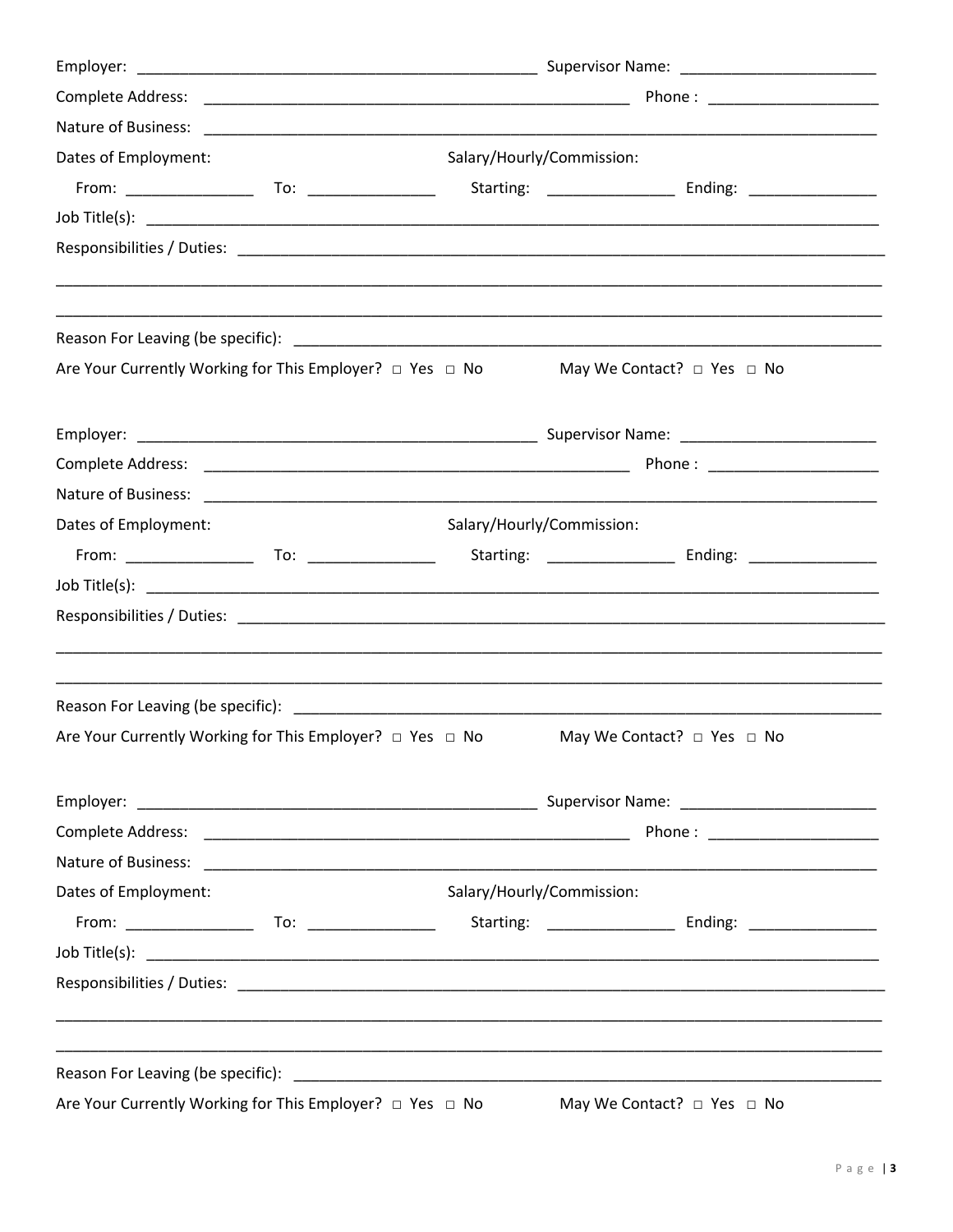#### **General Qualifications**

Are you licensed: □ Yes □ No State: \_\_\_\_\_\_\_\_\_\_\_\_\_\_\_ License No.: \_\_\_\_\_\_\_\_\_\_\_\_\_\_\_\_\_\_\_\_\_\_\_\_\_\_\_\_\_\_\_\_\_\_

Describe any specialized job-related training, apprenticeship and skills, state any additional information you feel may be helpful to us in considering your application:

\_\_\_\_\_\_\_\_\_\_\_\_\_\_\_\_\_\_\_\_\_\_\_\_\_\_\_\_\_\_\_\_\_\_\_\_\_\_\_\_\_\_\_\_\_\_\_\_\_\_\_\_\_\_\_\_\_\_\_\_\_\_\_\_\_\_\_\_\_\_\_\_\_\_\_\_\_\_\_\_\_\_\_\_\_\_\_\_\_\_\_\_\_\_\_\_\_ \_\_\_\_\_\_\_\_\_\_\_\_\_\_\_\_\_\_\_\_\_\_\_\_\_\_\_\_\_\_\_\_\_\_\_\_\_\_\_\_\_\_\_\_\_\_\_\_\_\_\_\_\_\_\_\_\_\_\_\_\_\_\_\_\_\_\_\_\_\_\_\_\_\_\_\_\_\_\_\_\_\_\_\_\_\_\_\_\_\_\_\_\_\_\_\_\_

\_\_\_\_\_\_\_\_\_\_\_\_\_\_\_\_\_\_\_\_\_\_\_\_\_\_\_\_\_\_\_\_\_\_\_\_\_\_\_\_\_\_\_\_\_\_\_\_\_\_\_\_\_\_\_\_\_\_\_\_\_\_\_\_\_\_\_\_\_\_\_\_\_\_\_\_\_\_\_\_\_\_\_\_\_\_\_\_\_\_\_\_\_\_\_\_\_ \_\_\_\_\_\_\_\_\_\_\_\_\_\_\_\_\_\_\_\_\_\_\_\_\_\_\_\_\_\_\_\_\_\_\_\_\_\_\_\_\_\_\_\_\_\_\_\_\_\_\_\_\_\_\_\_\_\_\_\_\_\_\_\_\_\_\_\_\_\_\_\_\_\_\_\_\_\_\_\_\_\_\_\_\_\_\_\_\_\_\_\_\_\_\_\_\_ \_\_\_\_\_\_\_\_\_\_\_\_\_\_\_\_\_\_\_\_\_\_\_\_\_\_\_\_\_\_\_\_\_\_\_\_\_\_\_\_\_\_\_\_\_\_\_\_\_\_\_\_\_\_\_\_\_\_\_\_\_\_\_\_\_\_\_\_\_\_\_\_\_\_\_\_\_\_\_\_\_\_\_\_\_\_\_\_\_\_\_\_\_\_\_\_\_

\_\_\_\_\_\_\_\_\_\_\_\_\_\_\_\_\_\_\_\_\_\_\_\_\_\_\_\_\_\_\_\_\_\_\_\_\_\_\_\_\_\_\_\_\_\_\_\_\_\_\_\_\_\_\_\_\_\_\_\_\_\_\_\_\_\_\_\_\_\_\_\_\_\_\_\_\_\_\_\_\_\_\_\_\_\_\_\_\_\_\_\_\_\_\_\_\_ \_\_\_\_\_\_\_\_\_\_\_\_\_\_\_\_\_\_\_\_\_\_\_\_\_\_\_\_\_\_\_\_\_\_\_\_\_\_\_\_\_\_\_\_\_\_\_\_\_\_\_\_\_\_\_\_\_\_\_\_\_\_\_\_\_\_\_\_\_\_\_\_\_\_\_\_\_\_\_\_\_\_\_\_\_\_\_\_\_\_\_\_\_\_\_\_\_ \_\_\_\_\_\_\_\_\_\_\_\_\_\_\_\_\_\_\_\_\_\_\_\_\_\_\_\_\_\_\_\_\_\_\_\_\_\_\_\_\_\_\_\_\_\_\_\_\_\_\_\_\_\_\_\_\_\_\_\_\_\_\_\_\_\_\_\_\_\_\_\_\_\_\_\_\_\_\_\_\_\_\_\_\_\_\_\_\_\_\_\_\_\_\_\_\_

What are your long-term career goals:

What do you want to get out of working at Hair Worx Salon + Beauty Bar:

What do you believe are your **Top** three strengths:

| 1.                                                       | <u> 1990 - Andrea Stadt Britain, amerikan berlandar berlandar berlanda berlanda berlanda dalam persentan berlanda</u> |  |  |  |
|----------------------------------------------------------|-----------------------------------------------------------------------------------------------------------------------|--|--|--|
|                                                          |                                                                                                                       |  |  |  |
| 3.                                                       |                                                                                                                       |  |  |  |
| What do you believe are your Top three areas to improve: |                                                                                                                       |  |  |  |
| $\mathbf{1}$                                             |                                                                                                                       |  |  |  |
| 2.                                                       |                                                                                                                       |  |  |  |

What is your average weekly Client count: \_\_\_\_\_\_\_\_\_\_\_\_\_\_\_\_\_\_\_\_\_\_\_\_\_\_

 $3.$ 

Obviously you would like to join our team, why should you be our first choice? How do you see yourself contributing to the growth of our company:

\_\_\_\_\_\_\_\_\_\_\_\_\_\_\_\_\_\_\_\_\_\_\_\_\_\_\_\_\_\_\_\_\_\_\_\_\_\_\_\_\_\_\_\_\_\_\_\_\_\_\_\_\_\_\_\_\_\_\_\_\_\_\_\_\_\_\_\_\_\_\_\_\_\_\_\_\_\_\_\_\_\_\_\_\_\_\_\_\_\_\_\_\_\_\_\_\_ \_\_\_\_\_\_\_\_\_\_\_\_\_\_\_\_\_\_\_\_\_\_\_\_\_\_\_\_\_\_\_\_\_\_\_\_\_\_\_\_\_\_\_\_\_\_\_\_\_\_\_\_\_\_\_\_\_\_\_\_\_\_\_\_\_\_\_\_\_\_\_\_\_\_\_\_\_\_\_\_\_\_\_\_\_\_\_\_\_\_\_\_\_\_\_\_\_ \_\_\_\_\_\_\_\_\_\_\_\_\_\_\_\_\_\_\_\_\_\_\_\_\_\_\_\_\_\_\_\_\_\_\_\_\_\_\_\_\_\_\_\_\_\_\_\_\_\_\_\_\_\_\_\_\_\_\_\_\_\_\_\_\_\_\_\_\_\_\_\_\_\_\_\_\_\_\_\_\_\_\_\_\_\_\_\_\_\_\_\_\_\_\_\_\_ \_\_\_\_\_\_\_\_\_\_\_\_\_\_\_\_\_\_\_\_\_\_\_\_\_\_\_\_\_\_\_\_\_\_\_\_\_\_\_\_\_\_\_\_\_\_\_\_\_\_\_\_\_\_\_\_\_\_\_\_\_\_\_\_\_\_\_\_\_\_\_\_\_\_\_\_\_\_\_\_\_\_\_\_\_\_\_\_\_\_\_\_\_\_\_\_\_

We are a sales and performance driven company. As such, you will have definite performance goals to meet. Will this be a problem for you: □ Yes □ No

| Continued education is a cornerstone of our business. Are you committed to participating actively in continuing your |  |
|----------------------------------------------------------------------------------------------------------------------|--|
| professional education: □ Yes □ No                                                                                   |  |

Are you willing to adapt to our salon's training and artistic procedures:  $\Box$  Yes  $\Box$  No

Are you willing to help other stylists in the event of heavy workloads:  $\Box$  Yes  $\Box$  No

Are you willing to sign a non-compete agreement: □ Yes □ No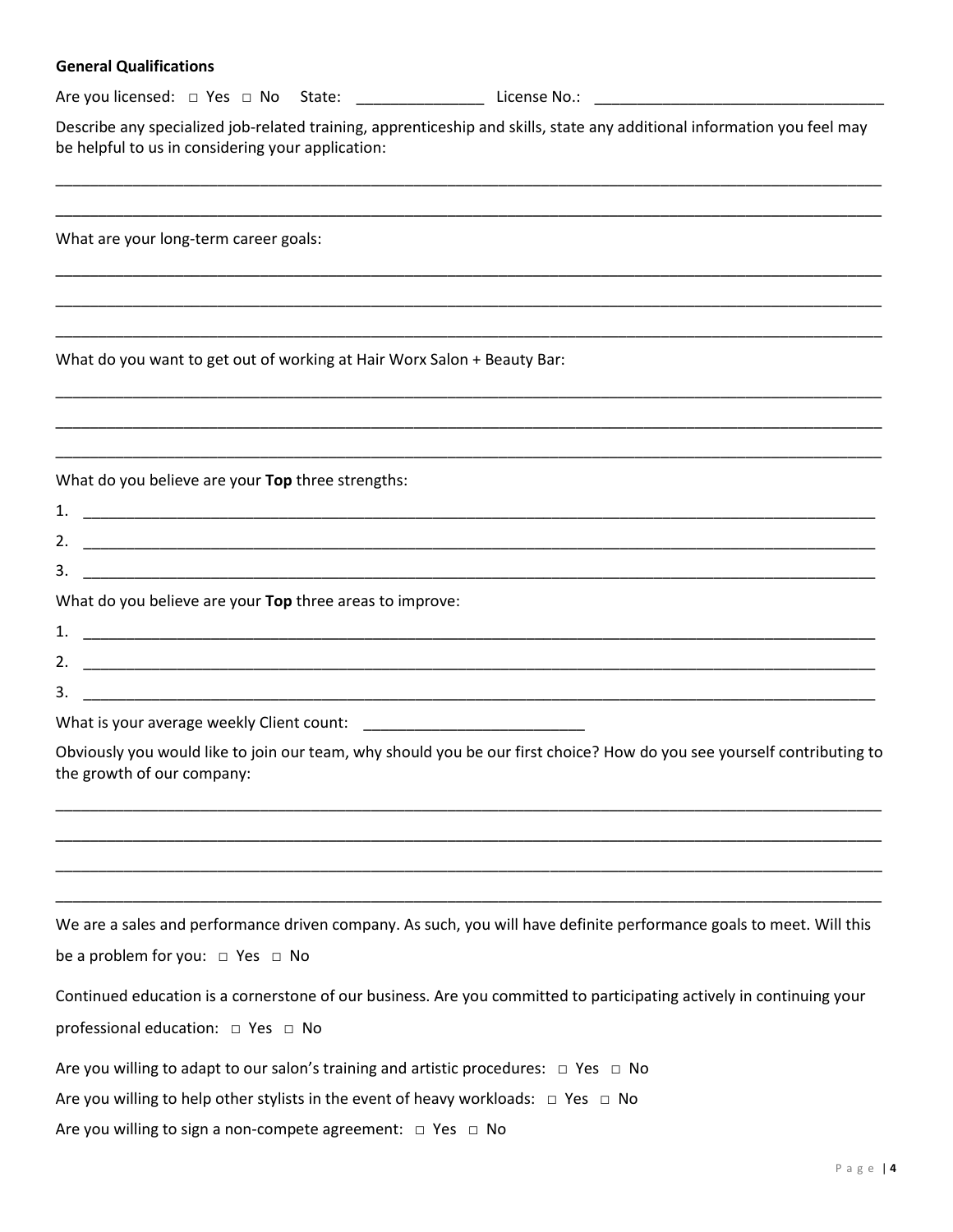#### 90 Day Introductory Period

All new Hair Worx Salon + Beauty Bar employees are considered to be in an initial introductory period for the first ninety (90) Days of employment. During this period, the company and the employee will have the opportunity to determine whether further employment with the company is mutually desirable.

Nothing about this initial introductory period changes the fact that all employment with the company is "AT WILL" and the employment relationship can be terminated by either the employee or the company at the time during or after the initial introductory period, for any reason, with or without cause.

#### *I have read and understand the terms of the 90 Days Introductory Period.*

I Agree: □ Yes □ No

#### **Personal & Professional References** *(Do Not Include Family)*

|                                                          |                                                                                                                                      | Phone: |             |
|----------------------------------------------------------|--------------------------------------------------------------------------------------------------------------------------------------|--------|-------------|
| Relationship:                                            | Years Known: ________________                                                                                                        |        | Occupation: |
|                                                          |                                                                                                                                      | Phone: |             |
| Relationship:<br><u> 1990 - Johann Barbara, martxa a</u> | Years Known:                                                                                                                         |        | Occupation: |
|                                                          |                                                                                                                                      | Phone: |             |
| Relationship:                                            | <u> 1980 - Jan Barbara III, prima postala prima prima prima prima prima prima prima prima prima prima prima prim</u><br>Years Known: |        | Occupation: |

#### **Note to Applicants:**

*DO NOT answer this question unless you have been informed about the requirements of the job for which you are applying.*

Are you capable of performing in a reasonable manner; with or without a reasonable accommodation, the activities involved in the job or occupation for which you have applied? □ Yes □ No A review of the activities involved in such a job or occupation has been given.

I certify that the answers given by me in this application and other information gleaned during the interview are true and correct without omissions of any kind. I understand that any misleading or incorrect statements will render this application void, and if employed will result in termination. I agree that Hair Worx Salon + Beauty Bar shall not be held liable in any respect if my employment is terminated because of false statements, answers or omissions made by me in this application.

I understand that any offer of employment or continued employment may be conditioned upon passing a background and drug/alcohol screening. Refusal to participate will result in termination or denial of employment. I also understand that the use of illegal drugs in prohibited during employment. I understand and agree that, if hired, my employment is for no definite period and may be terminated at any time without any prior notice. Hair Worx Salon + Beauty Bar is liable only for wages earned as of the date of termination.

I have completed this employment application with factual information to the best of my ability. I have read and understand the above paragraphs and abide by the consequences of providing false information on this application for employment.

Signature: \_\_\_\_\_\_\_\_\_\_\_\_\_\_\_\_\_\_\_\_\_\_\_\_\_\_\_\_\_\_\_\_\_\_\_\_\_\_\_\_\_\_\_\_\_\_\_\_ Date: \_\_\_\_\_\_\_\_\_\_\_\_\_\_\_\_\_\_\_\_\_\_\_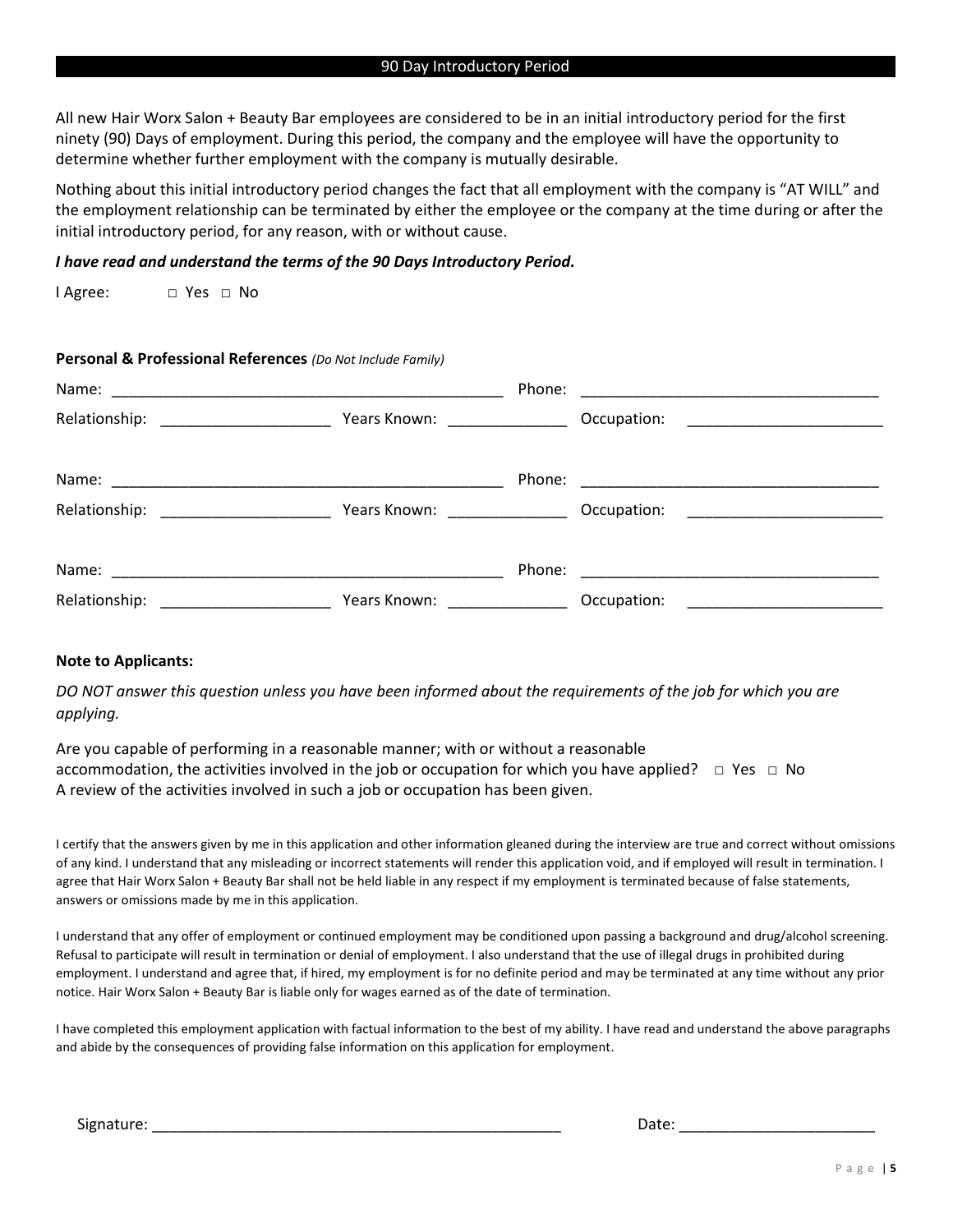### **AUTHORIZATION TO OBTAIN CONSUMER REPORTS**

Consumer Report and/or Investigative Consumer Reports may be necessary to evaluate my application for employment, or my job status if employed.

By signing the release below, I hereby authorize Hair Worx Salon + Beauty Bar, to contact any and all corporations, former employers, credit agencies, educational institutions, law enforcement agencies, city, state, county, and federal courts, military services to release information about my background including, but not limited to, information about employment, education, consumer credit history, driving record, criminal record and general public records history to Hair Worx Salon + Beauty Bar.

I release from all liability all persons, companies, schools supplying such information. I indemnify Hair Worx Salon + Beauty Bar against any liability, which may result from making such requests. This release shall remain in effect for the length of my employment. I understand and I may have a right to request additional disclosures regarding the nature and scope of the investigation.

I believe to the best of **my** knowledge that all information I have provided is accurate, true and correct and that I fully understand the terms of this release.

| Name:<br><u> 1990 - Jan James James James James James James James James James James James James James James James James J</u> |        |                |                          |
|-------------------------------------------------------------------------------------------------------------------------------|--------|----------------|--------------------------|
| First                                                                                                                         | Middle |                | Last                     |
| <b>Other Names Used (Please Print):</b>                                                                                       |        |                |                          |
| <b>Address:</b>                                                                                                               |        |                | <b>Apartment/Unit #:</b> |
|                                                                                                                               |        |                | Zip/Postal Code:         |
| <b>Social Security No:</b>                                                                                                    |        | Date of Birth: |                          |
| <b>Driver's License Number:</b>                                                                                               |        |                | <b>Issuing State:</b>    |

Signature: \_\_\_\_\_\_\_\_\_\_\_\_\_\_\_\_\_\_\_\_\_\_\_\_\_\_\_\_\_\_\_\_\_\_\_\_\_\_\_\_\_\_\_\_\_\_\_\_ Date: \_\_\_\_\_\_\_\_\_\_\_\_\_\_\_\_\_\_\_\_\_\_\_